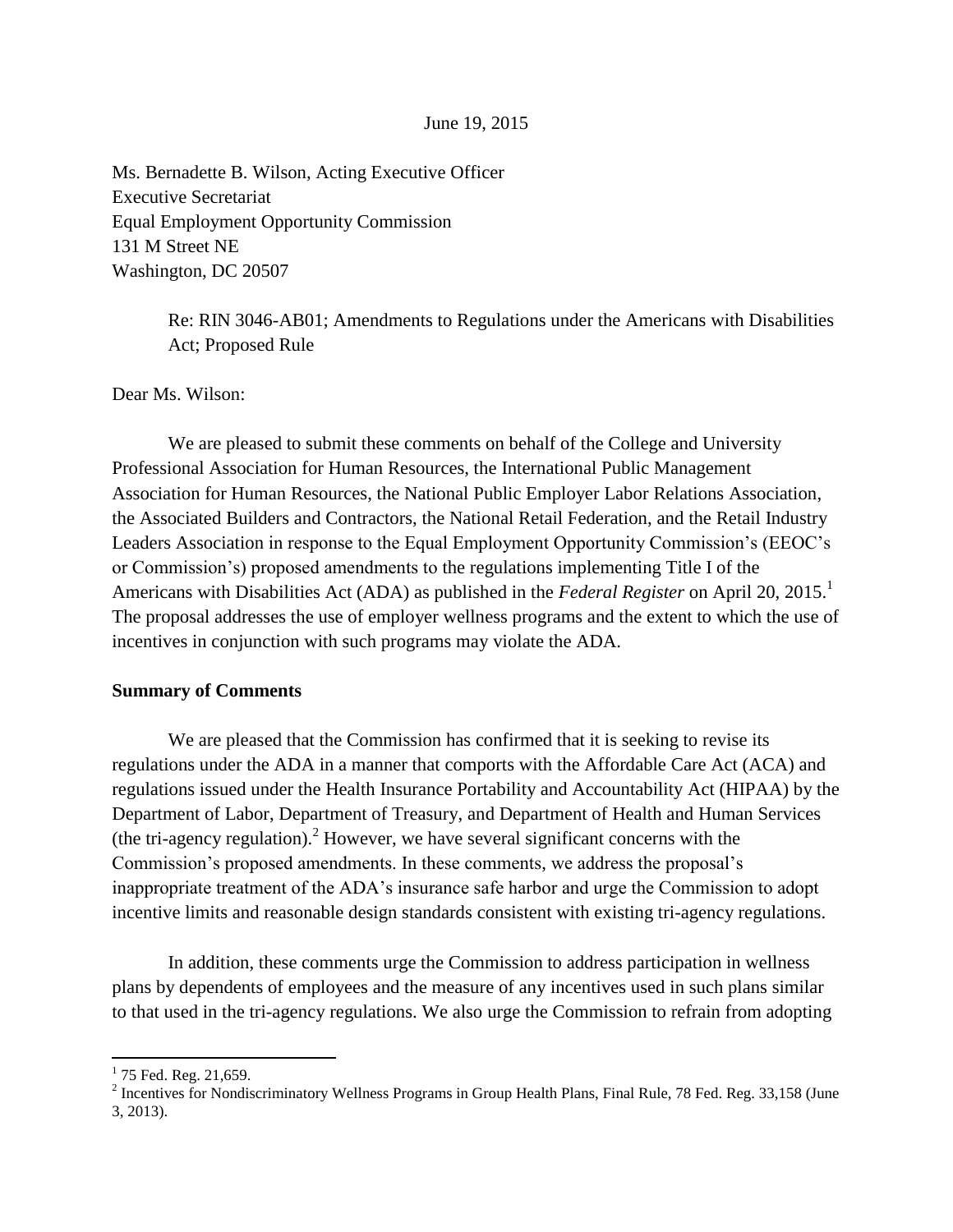a new notice or affordability standard. Additional matters addressed include clarifying the reasonable accommodation duty, potential interaction with GINA, and the need for a significant amount of time for employers to come into compliance with any new requirements.

### **Statement of Interest**

The **College and University Professional Association for Human Resources** (CUPA-HR) serves as the voice of human resources in higher education, representing more than 18,000 human resources professionals and other campus leaders at over 1,900 colleges and universities across the country, including 91 percent of all United States doctoral institutions, 77 percent of all master's institutions, 57 percent of all bachelor's institutions, and 600 two-year and specialized institutions. Higher education employs over 3.7 million workers nationwide, with colleges and universities in all 50 states.

The **International Public Management Association for Human Resources** (IPMA-HR) represents public sector human resource professionals and human resource departments. Since 1906, IPMA-HR has enhanced public sector human resource management excellence through research, publications, professional development and conferences, certification, assessment and advocacy.

The **National Public Employer Labor Relations Association** (NPELRA), a not-forprofit corporation established in 1970, represents public sector and not-for-profit entities and practitioners of labor and employee relations employed therein. NPELRA and its members function as fiduciaries to the interests of the citizens, in part, by advocating the development of sound local, state and national policy relative to hiring, compensation, benefits, and employee/labor management relations.

**Associated Builders and Contractors** (ABC) is a national construction industry trade association with 22,000 chapter members. ABC and its 70 chapters help members develop people, win work and deliver that work safely, ethically and profitably for the betterment of the communities in which they work. ABC member contractors employ workers, whose training and experience span all of the 20-plus skilled trades that comprise the construction industry. Moreover, the vast majority of our contractor members are classified as small businesses. Our diverse membership is bound by a shared commitment to the merit shop philosophy in the construction industry. The philosophy is based on the principles of nondiscrimination due to labor affiliation and the awarding of construction contracts through open, competitive bidding based on safety, quality and value. This process assures that taxpayers and consumers will receive the most for their construction dollar.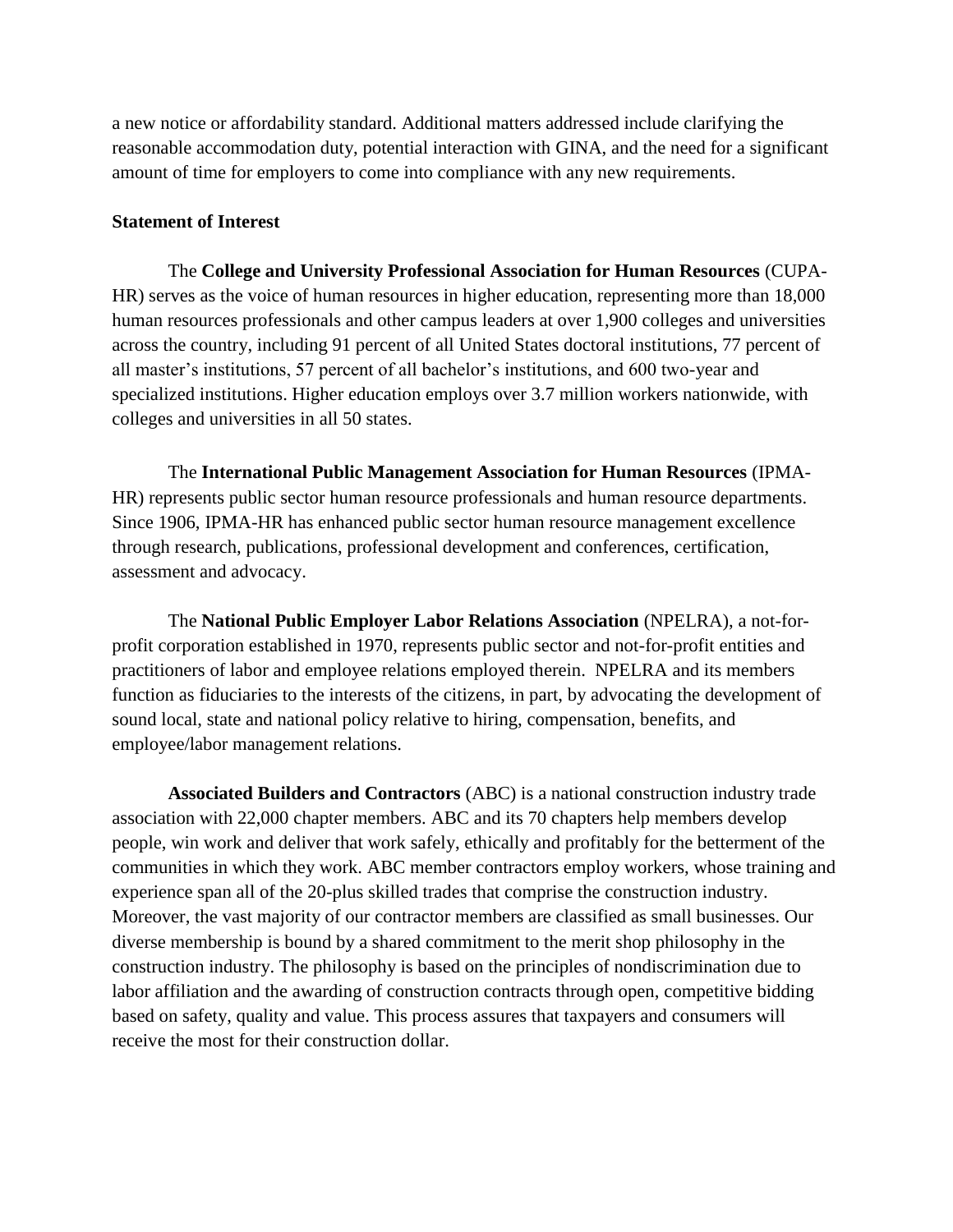The **National Retail Federation** (NRF) is the world's largest retail trade association, representing discount and department stores, home goods and specialty stores, Main Street merchants, grocers, wholesalers, chain restaurants and Internet retailers from the United States and more than 45 countries. Retail is the nation's largest private sector employer, supporting one in four U.S. jobs – 42 million working Americans. Contributing \$2.6 trillion to annual GDP, retail is a daily barometer for the nation's economy.

**Retail Industry Leaders Association** (RILA), the trade association of the world's largest and most innovative retail companies, product manufacturers, and service suppliers, promotes consumer choice and economic freedom through public policy and industry operational excellence. RILA's members provide millions of jobs and operate more than 100,000 stores, manufacturing facilities and distribution centers domestically and abroad.

### **The ADA, the ACA, and Wellness Plans**

Section 102(d)(4) of the ADA, codified at 42 U.S.C. Section 12112(d)(4) addresses medical examinations and inquiries of employees. The Commission's proposal focuses in particular on Section  $102(d)(4)(B)$ , which describes acceptable examinations and inquiries as including "voluntary medical examinations, including voluntary medical histories, which are part of an employee health program … ."

In its proposal, the Commission observes that its interpretation of the term "'voluntary' is central to the interaction between the ADA and HIPAA's wellness program provisions, as amended by the Affordable Care Act." The Commission further observes that a "plausible reading of 'voluntary' in isolation is that covered entities can only offer de minimis rewards or penalties to employees for their participation (or nonparticipation) in wellness programs that include disability-related inquiries and medical examinations." However, recognizing that such an interpretation would make many wellness programs expressly permitted by HIPAA unlawful under the ADA, the Commission's proposal concludes that the agency "has a responsibility to interpret the ADA in a manner that reflects both the ADA's goal of limiting employer access to medical information and HIPAA's and the Affordable Care Act's provisions promoting wellness programs."

We agree that the Commission has a responsibility to interpret the ADA consistent with the ACA and the tri-agency wellness regulations. When Congress enacted the ACA, it was mindful of a regulatory regime established in 2006 by the Departments of Labor, Treasury, and Health and Human Services that, among other things, regulated the use of incentives in wellness programs. In the ACA, Congress generally endorsed the tri-agency regulatory framework that had been established, including different treatment of participatory wellness programs and health-contingent wellness programs. For example, incentive limits were only applicable to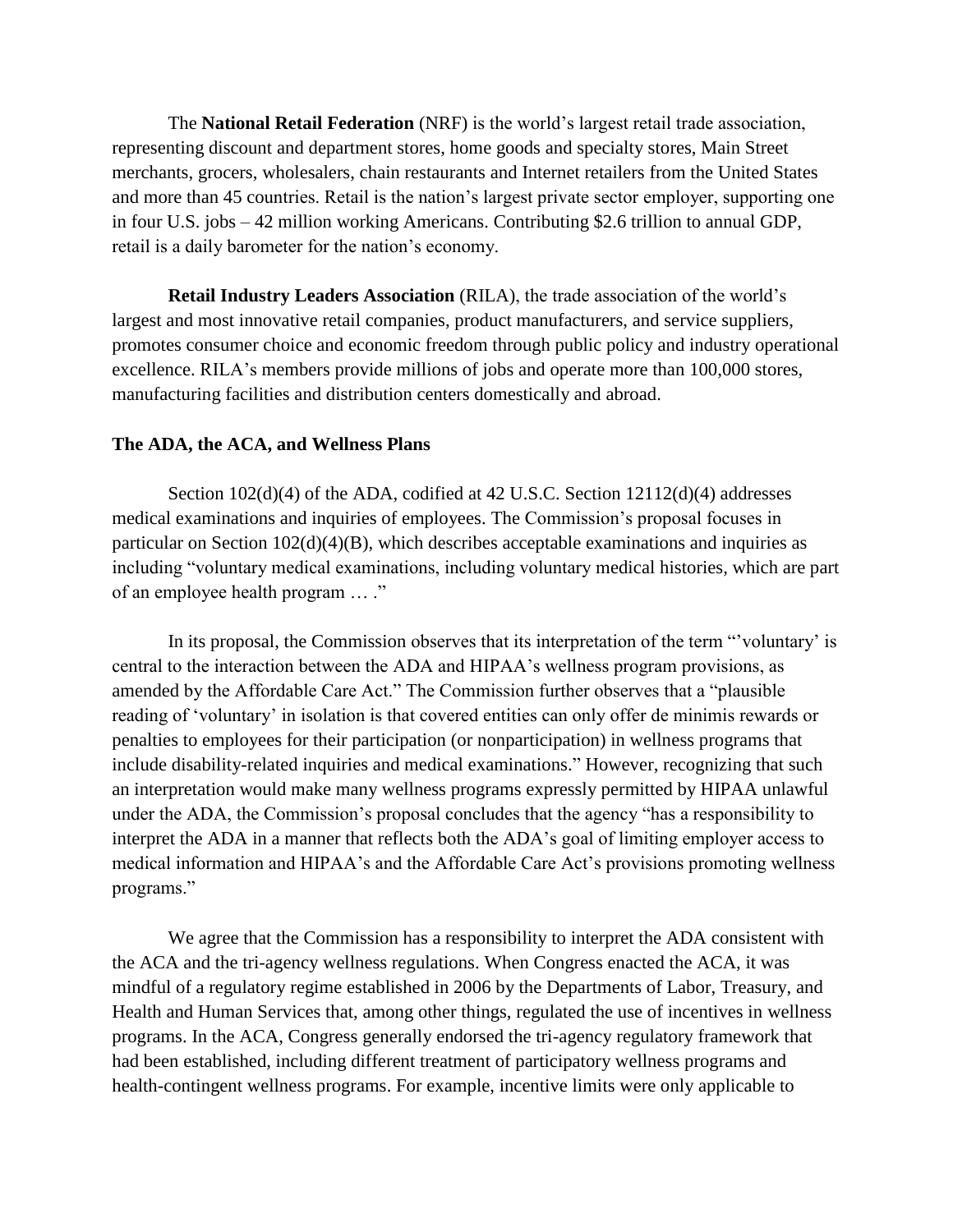health-contingent wellness programs, not to participatory wellness plans. While retaining this framework, Congress significantly expanded the extent to which wellness plans could use rewards, including both incentives and penalties, to encourage participation.

The legislative compromise that led to this expansion was made after the Senate Health, Education, Labor, and Pensions (HELP) Committee heard significant testimony about the success of existing wellness programs and how further use of incentives could play an important role in health care reform.<sup>3</sup> In response, the HELP Committee approved, on a bipartisan basis, an amendment to increase the incentive limit from 20 percent of the total cost of health care coverage to 30 percent. The Committee also empowered the three agencies to increase the incentive limit to as high as 50 percent if they determine such an increase "is appropriate." This compromise survived the legislative process and has been codified into law.<sup>4</sup>

Importantly, at the time Congress was considering the ACA, the EEOC had not taken any steps to challenge employer wellness programs based on the use of incentives.<sup>5</sup>

While we appreciate the Commission's goal of implementing regulations under the ADA that are consistent with the ACA's goal of promoting wellness programs, the proposal fails to do so in a number of important areas, which we discuss below.

## **Proposal Improperly Characterizes Insurance Safe Harbor**

Among the most controversial aspects of the Commission's proposal is treatment of the ADA's insurance safe harbor with respect to employer wellness programs. The insurance safe harbor was enacted as section 501(c) of the ADA and is codified at 42 U.S.C. Section 12201(c). It states that the ADA shall not be construed to prohibit or restrict:

(1) an insurer, hospital or medical service company, health maintenance organization, or any agent, or entity that administers benefit plans, or similar organizations from underwriting risks, classifying risks, or administering such risks that are based on or not inconsistent with State law; or

(2) a [covered entity] from establishing, sponsoring, observing or administering the terms of a bona fide benefit plan that are based on underwriting risks, classifying risks, or administering such risks that are based on or not inconsistent with State law; or

l

<sup>&</sup>lt;sup>3</sup> See, for example, Healthcare Reform Roundtable (Part I), Hearing of the Committee on Health, Education, Labor, and Pensions, United States Senate, S. Hrg. 111-974 (June 11, 2009)

 $4$  See 42 U.S.C. § 300gg-4(j)(3)(A).

<sup>&</sup>lt;sup>5</sup> The EEOC first challenged a wellness program under the ADA in 2014. See Press Release, EEOC Lawsuit Challenges Orion Energy Wellness Program and Related Firing of Employee (Aug. 20, 2014), available at: [http://www.eeoc.gov/eeoc/newsroom/release/8-20-14.cfm.](http://www.eeoc.gov/eeoc/newsroom/release/8-20-14.cfm)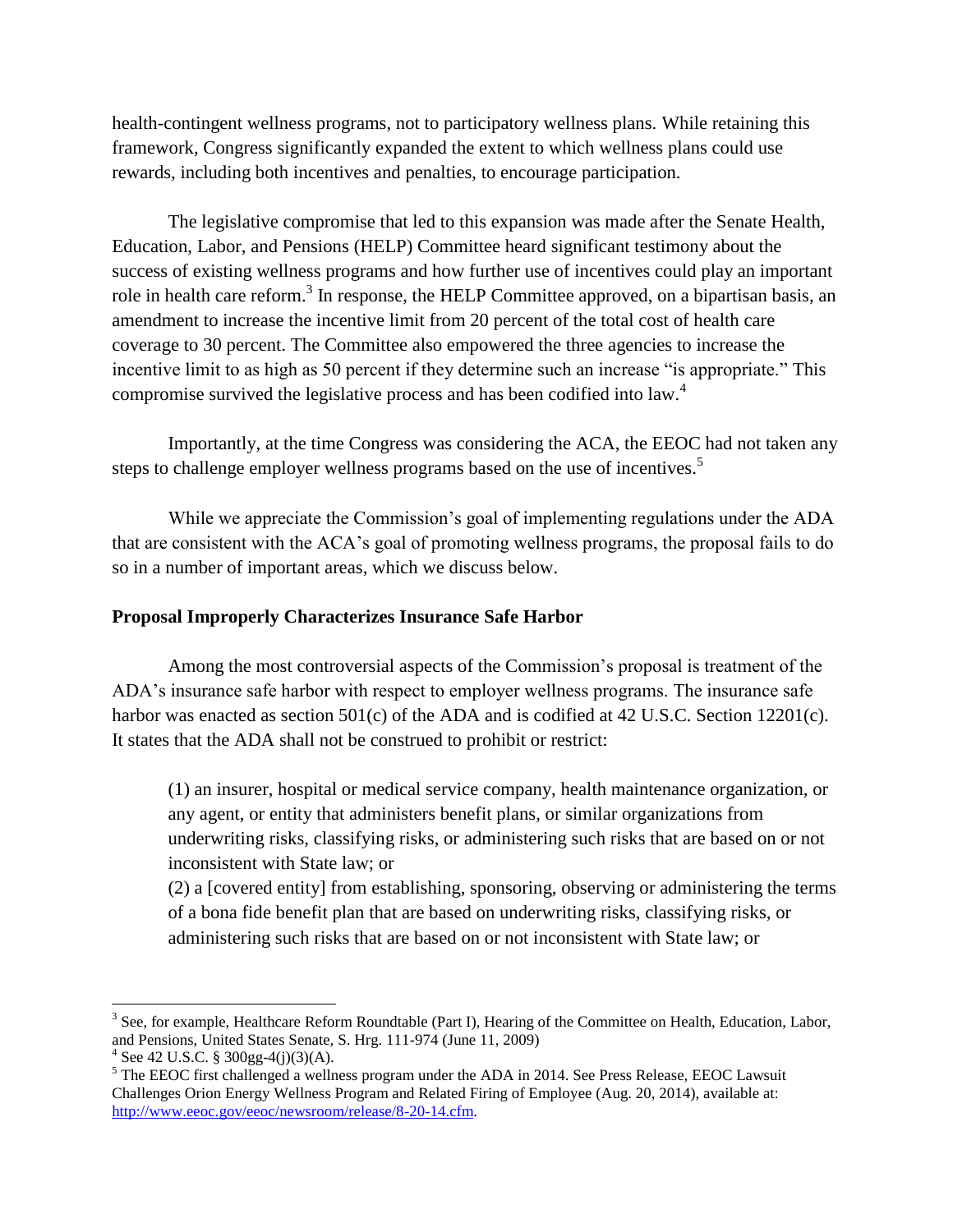(3) a [covered entity] from establishing, sponsoring, observing or administering the terms of a bona fide benefit plan that is not subject to State laws that regulate insurance.

The ADA, as enacted, granted the EEOC the authority to issue regulations interpreting Title I of the ADA. The ADA Amendments Act of 2008 expanded this regulatory authority to cover definitions included in Sections 3 and 4 of the ADA.<sup>6</sup> However, Congress has not granted the EEOC any authority to issue regulations under Section 501(c).

Nevertheless, the proposal's preamble includes a footnote stating that the Commission does not believe that the insurance safe harbor is the proper basis for evaluating wellness program incentives. As noted in the footnote, this is contrary to the interpretation of the Eleventh Circuit in *Seff v. Broward County*,<sup>7</sup> the one Circuit Court of Appeals case addressing the issue. In *Seff*, the Eleventh Circuit upheld a ruling rejecting a claim that a public sector employer's wellness program operated contrary to the ADA's medical examinations and inquiries provisions. In doing so, the court found that the wellness plan fell under the insurance safe harbor provision because it was a term of the employer's group health insurance plan.

Disagreeing with this interpretation, the Commission instead states that wellness programs are to be considered under the "'clear' safe harbor" codified at 42 U.S.C. section 12112(d)(4)(B). According to the Commission, reading the insurance safe harbor as exempting wellness programs from coverage would "render the 'voluntary' provision superfluous."

This is an interesting assertion by the Commission because the legislative history of the ADA indicates that the "'clear' safe harbor" may indeed be superfluous. The current language codified as section 12112(d)(4)(B) is the result of an amendment made during consideration of the bill by the House Judiciary Committee at the same time the Committee amended the immediate prior provision, section 12112(d)(4)(A) related to prohibited examinations and inquiries. Prior to consideration by the Committee, two provisions read as follows:

(4) Examination and Inquiry.

(A) Prohibited Examinations and Inquiries.—A covered entity shall not conduct or require a medical examination and shall not make inquiries of an employee as to whether such employee is an individual with a disability or as to the nature or severity of the disability, unless such examination or inquiry is shown to be jobrelated and consistent with business necessity.

<sup>&</sup>lt;sup>6</sup> See 42 U.S.C. §§ 12116, 12210.<br><sup>7</sup> 691 F.3d 1221 (11<sup>th</sup> Cir. 2012).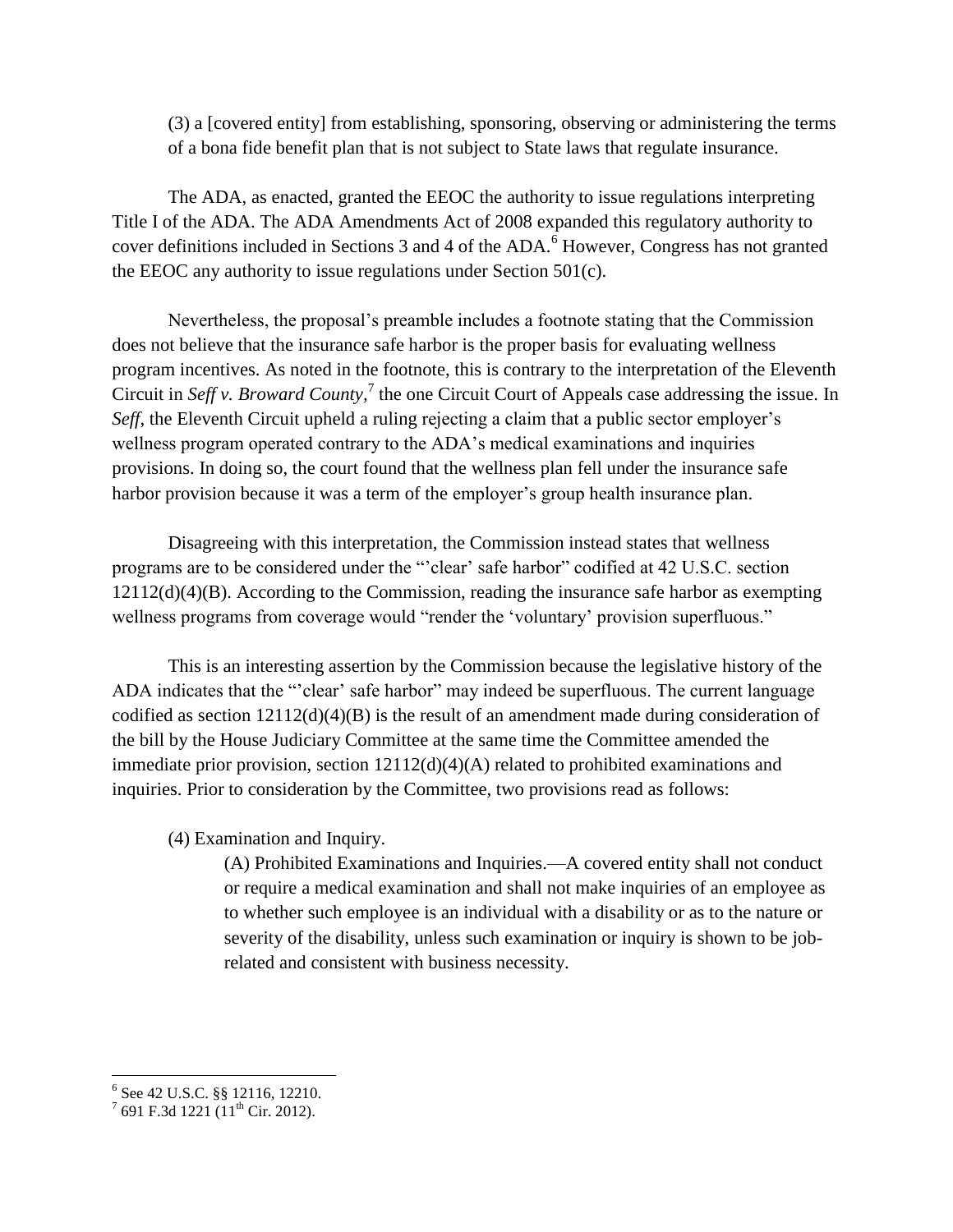(B) Acceptable Inquiries.—A covered entity may make inquiries into the ability of an employee to perform job-related functions.<sup>8</sup>

During consideration by the House Judiciary Committee, these provisions were changed. In subparagraph  $(4)(A)$ , the words "conduct or require" were changed to "require." In addition, the following sentence was added to the beginning of subparagraph 4(B): "A covered entity may conduct voluntary medical examinations, including voluntary medical histories, which are part of an employee health program available to employees at that work site."

While there is scant legislative history describing the reasoning behind the amendments, a law review article published shortly after enactment of the ADA described the amendments as being necessary because subparagraph 4(A) could be read to require that every medical examination be job-validated, even if the examination was voluntary. According to the article, it was never the intent of ADA proponents to prohibit voluntary medical examinations, and consequently an agreement was reached to delete the word "conduct" from the paragraph. As further described in the article, some members of the business community "wanted additional language stating that voluntary medical examinations were permissible. Although disability advocates felt that such an additional provision was superfluous, the provision regarding voluntary examinations was added because it was consistent with the agreed upon policy approach."<sup>9</sup> The article was authored by a leader in the effort to enact the ADA, EEOC Commissioner Feldblum.

In other words, there is compelling evidence Congress did not intend that ADA regulation of wellness programs would be addressed solely by the first sentence of subparagraph 4(B) as the Commission now claims.

In addition to these matters of statutory interpretation, the Commission's assertion is incorrect. The insurance safe harbor does not overlap with Subparagraph 4(B) with respect to wellness programs outside of employer-provided insurance. At the time the ADA was enacted, many wellness programs utilized incentives but were not part of employer insurance programs. Examples include providing workout facilities for employees, cost-sharing to attend nutritional counseling classes, weight-loss competitions, providing financial support for smoking cessation programs, bonuses for employees who quit smoking, financial incentives to all non-smokers among others.<sup>10</sup> Such programs could not be regulated under the insurance safe harbor if they

 $\overline{a}$ 

<sup>&</sup>lt;sup>8</sup> See, for example, U.S. House of Representatives, Committee on Education and Labor, Legislative History of Public Law 101-336, the Americans with Disabilities Act, 101<sup>st</sup> Cong, 2d Sess. (Dec. 1990) at 278 (reprinting House Report 101-485, part 2, the House Education and Workforce Committee's report on H.R. 2273).

<sup>9</sup> Chai R. Feldblum, Medical Examinations and Inquiries under the Americans with Disabilities Act: A View from the Inside, 64 Temp. L. Rev. 521, 540 (1991)(emphasis added).

 $10$  See, for example, Gary F. Knadler et al., Physical Fitness Programs in the Workplace, Washington Business Group on Health (1987); Karen Glanz, Nutrition Programs in the Workplace, Washington Business Group on Health (1986); Ruth A. Behrens, Reducing Smoking at the Workplace, Washington Business Group on Health (1985).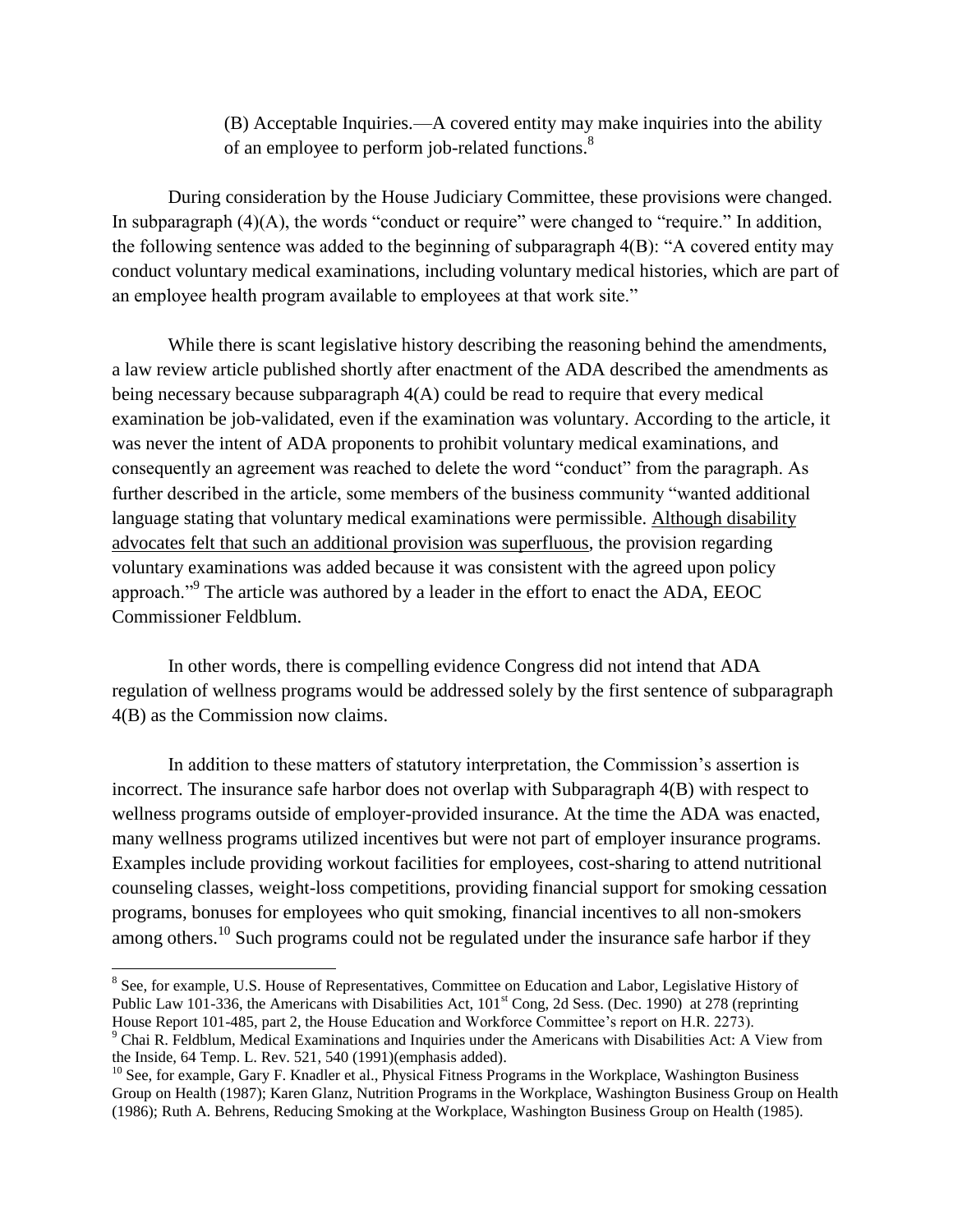were not part of an insurance program and might be more properly analyzed under the medical examinations and inquiries paragraphs cited above.

While the Commission's proposal focuses exclusively on wellness programs that operate as part of a group health plan, it should be emphasized that many employers provide wellness programs that operate outside of a group health plan or apply to employees or dependents regardless of whether they have insurance through the employer.

# **Permissible Incentive Limits Should Mirror Those Allowed Under the Tri-Agency Regulations**

The Commission's proposal establishes a limit for incentives used in conjunction with wellness programs at the rate of 30 percent of the total cost of employee-only coverage. According to the proposal's preamble, this limit was established to comport with the standard set under the ACA and tri-agency regulations while ensuring that incentive limits are not so high as to make participation in programs involuntary.

However, the Commission's proposed incentive limits depart from those expressly allowed under the tri-agency regulations in several important ways, most notably by including within the incentive limit a broader scope of wellness programs and by refusing to permit higher incentives for programs designed to prevent or reduce tobacco use.

Under the tri-agency regulations, participatory wellness programs are programs that are made available to all similarly situated individuals and that do not either provide a reward or do not include any conditions for obtaining a reward that are based on an individual satisfying a standard related to a health factor. Examples of participatory wellness programs include an employer subsidizing the cost of gym membership for all employees or an employer that provides an incentive to all employees who complete a health risk assessment regardless of any health issues identified.

In contrast, health-contingent wellness programs require employees to satisfy a standard related to a health factor to obtain a reward. According to the Preamble accompanying the triagency regulations, most wellness programs are participatory. Under the tri-agency regulations, there is no incentive limit for such programs because the availability of the program to all similarly situated individuals, regardless of health status, ensures that the general prohibition against discrimination based on a health factor is not implicated.<sup>11</sup>

Instead of following the tri-agency approach, the EEOC's proposal would count incentives from both participatory wellness programs and health contingent wellness toward the

 $11$  78 Fed. Reg. at 33,161.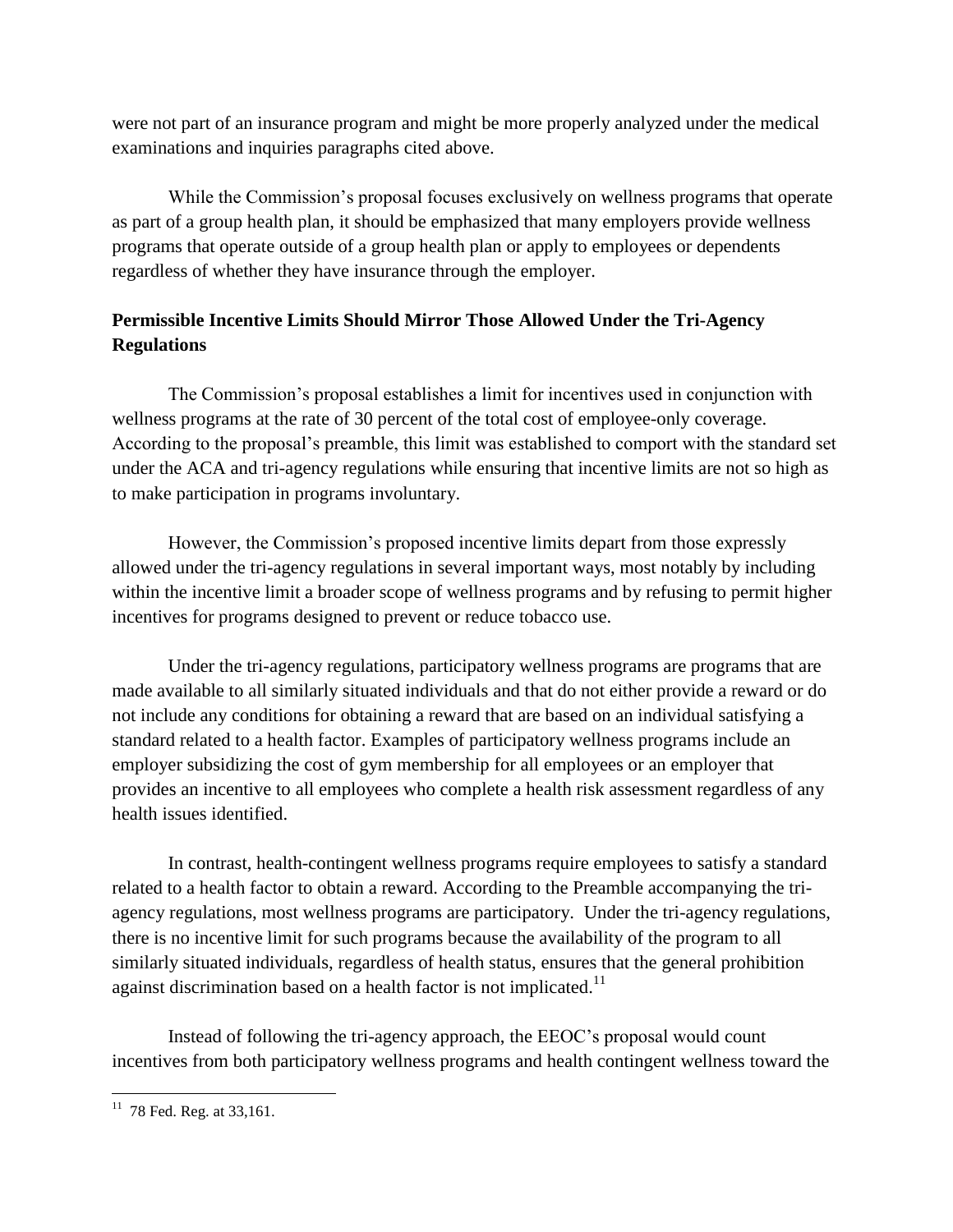30-percent limit. Plans would only be exempt from the requirement if they contained no medical examinations or disability-related inquiries.

With respect to tobacco cessation programs, the ACA and the tri-agency regulations permit wellness programs to utilize incentives up to 50 percent as authorized by Congress. However, the Commission's proposal caps all incentives at 30 percent. The Commission's proposal, consistent with the ADA, do not apply if there is no medical examination or inquiry. In other words, an employer could provide a 50 percent penalty on smokers if it simply asked them if they smoke, as such a question is not a medical examination or inquiry. However, if an employer chose to test for cotinine (a nicotine derivative) presence, the maximum penalty it could impose would be 30 percent of the total cost of employee-only coverage. The proposal does not explain the basis for disallowing an incentive of up to 50 percent for smoking cessation programs and nothing in the ADA compels the EEOC to reach such a result.

We strongly recommend that the Commission's regulations truly comport with the triagency standards by expressly recognizing that those standards satisfy the ADA's requirements. In addition, the Commission's proposed addition of Sections 1630.14(d)(2)(i) and (iii) are not controversial and would serve to ensure that wellness programs meet the statutory standard.

Instead, the Commission has proposed new standards that will apply to the majority of wellness programs that today are not covered by any incentive limit. Employers who choose to offer wellness programs with incentives will now need to track incentive amounts falling into four separate categories:

- (1) participatory wellness programs without medical examinations or inquiries;
- (2) participatory wellness programs with medical examinations or inquiries;
- (3) health-contingent wellness programs without medical examinations or inquiries; and
- (4) health-contingent wellness programs with medical examinations or inquiries.

The Commission does not attempt to quantify the burden that this new scheme will impose on employers, simply asserting that a majority of employers currently do not offer incentives above 30 percent of premiums. In order to determine whether the impact that the proposed scheme could have on employers, the Commission should first conduct a more thorough economic analysis to determine the costs associated with such a significant change in program management and the extent to which employers will be less likely to offer participatory wellness programs if this proposed provision is adopted.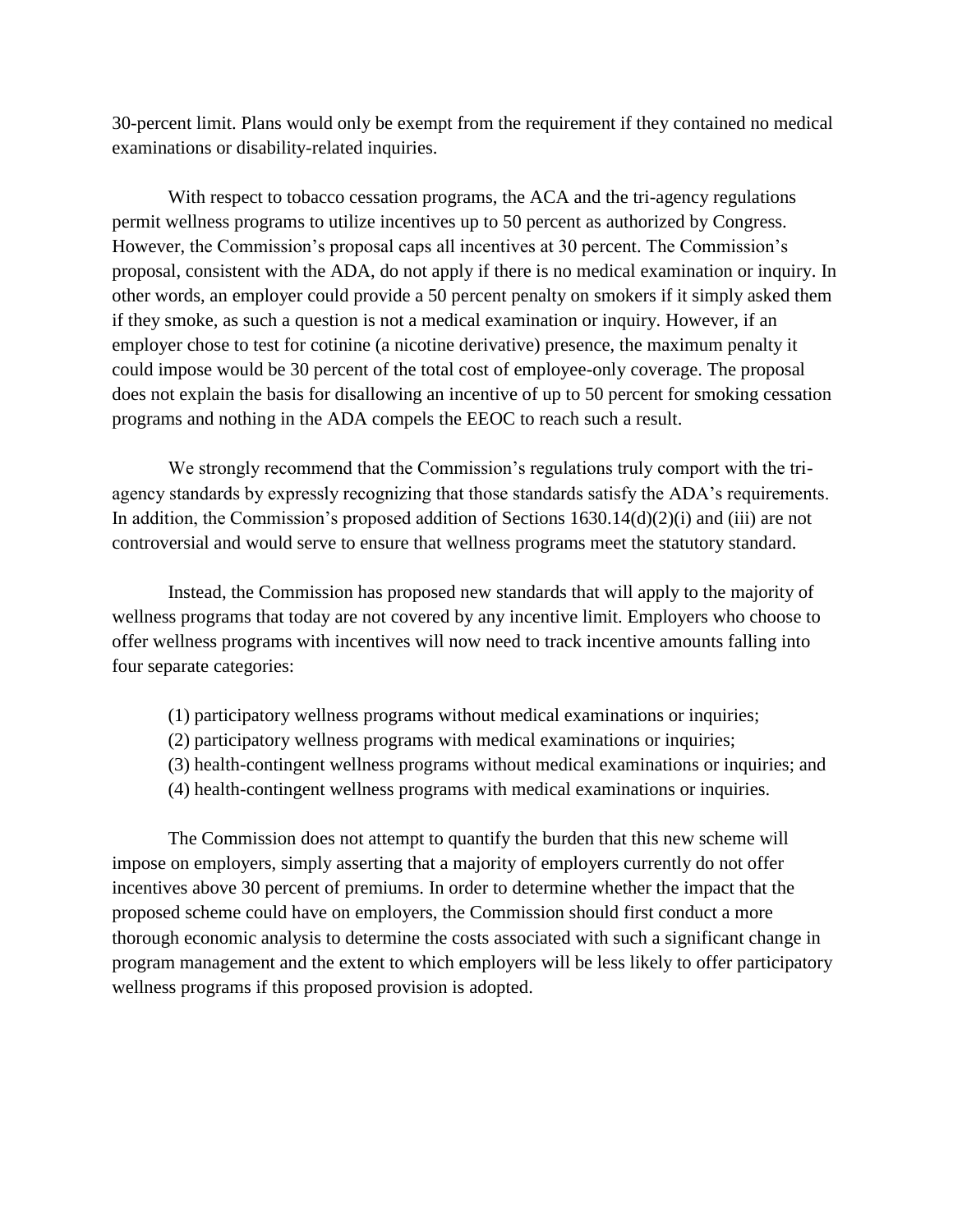### **The Proposed Regulation Impermissibly Seeks To Regulate Health Program Design**

Proposed section 1630.14(d)(1) sets forth a requirement that any "employee health program" must be "reasonably designed to promote health or prevent disease." The proposal further states that:

> A program satisfies this standard if it has a reasonable chance of improving the health of, or preventing disease in, participating employees, and it is not overly burdensome, is not a subterfuge for violating the ADA or other laws prohibiting employment discrimination, and is not highly suspect in the method chosen to promote health or prevent disease.

In the proposal's Preamble, the Commission states that the standard is similar to that codified in the tri-agency regulations.

Employers are generally comfortable with the reasonable design requirement that was enacted as part of the ACA and implemented in the tri-agency regulations. However, they have significant concerns with the Commission's use of a new reasonable design standard that may not be consistent with current regulations. Employers are also concerned that the Commission could interpret its new standard inconsistent with the tri-agency standards for reasonable design enforced by the Departments of Labor, Treasury, and Health and Human Services.

The ACA makes clear that the purpose of the reasonableness determination is not prescriptive. This was emphasized during the rulemaking process that led to the current triagency regulations, as the agencies stated that while the standard was drafted to prevent abuse, it was otherwise designed to be easy to satisfy in order to allow experimentation in diverse ways of promoting wellness. $^{12}$ 

However, the proposal includes new provisions that raise questions about whether the Commission intends to follow a permissive approach and indicates that the EEOC may be intending a new, narrower standard of reasonable design. For example, the proposed interpretive guidance states that "collecting medical information on a health questionnaire without providing employees follow-up information or advice, such as providing feedback about health risk factors or using aggregate information to design programs or treat any specific conditions, would not be reasonably designed to promote health."

Such a fact pattern is unlikely, but even if it did occur it is hard to see how the EEOC could condemn all such instances as discriminatory under the ADA. Imagine, for example, an employer that has maintained a wellness plan that asks participants to complete a Health Risk Assessment (HRA). The employer has used the program for several years and uses aggregate information from the HRAs to design health programs or make adjustments in existing programs.

 $\overline{\phantom{a}}$ 

<sup>&</sup>lt;sup>12</sup> See Public Health Service Act, 42 U.S.C. § 2705(j)(3)(B) and 77 Fed. Reg. 70,619, 70,625 (Nov. 26, 2012).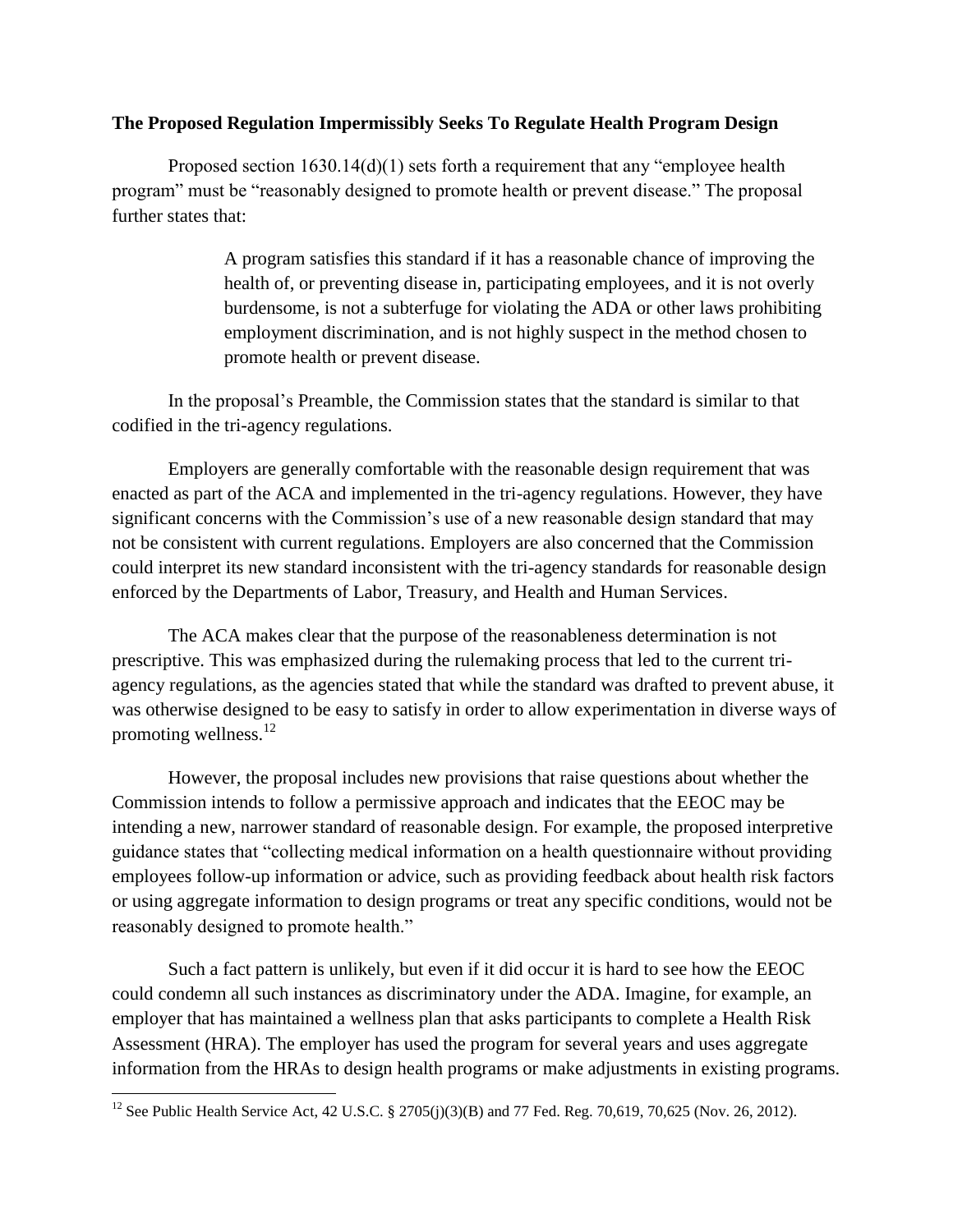If such an employer decides mid-way through its plan year to abandon its current wellness plan and develop a new plan, the old plan will fail the Commission's reasonable design test if the data for the most recent year are not, in fact, used. Should the decision to abandon a plan part way through the year be enough to fail the Commission's reasonable design standard when such conduct would not run afoul of the standard used in the tri-agency regulation?

We do not believe it is necessary for the Commission to include a reasonable design standard as part of its ADA regulations and we recommend that the Commission remove this provision from its final rules. If, however, the Commission decides to retain a reasonable design standard, it should make it clear that the standard is the same as that used under the tri-agency regulations.

If the Commission includes a section on reasonable design in its interpretative guidance, it should clarify that the examples of medical examinations and inquiries discussed, and the purposes for which they are used, are illustrative only. There are a number of other legitimate purposes for which a wellness program might utilize a health risk assessment, for example, including helping focus an employee's attention on a known health problem or as a measure of progress in addressing that problem. In addition, while an employer may review aggregate health information obtained through a wellness program with program design in mind, there may be any number of reasons why the employer chooses not to make modifications to its program from year to year. The current proposed interpretative guidance could be read to imply that an employer's decision to keep a current program in place is somehow not reasonably designed.

#### **Proposal Does Not Address Coverage of Dependents**

Incentives for spouses and other dependents are a common feature for many employer wellness programs. The tri-agency regulations recognize this and where spouse or dependent incentives are utilized, measure the size of incentive against the total cost of coverage in which the employee and dependents are enrolled.

The proposal does not address wellness plans that cover spouses or dependents in any way. In addition, the incentive limit is linked directly to the cost of employee-only coverage, but the proposal does not discuss how the incentive limit might apply if an employee has health care coverage for a spouse or one or more additional dependents. There is no reason why the EEOC could not adopt the same standard for determining voluntariness.

### **EEOC Should Not Adopt an Affordability Requirement**

In the preamble to its proposal, the Commission invites comment on whether an incentive should be deemed coercive and unlawful if it is "so large as to render health insurance coverage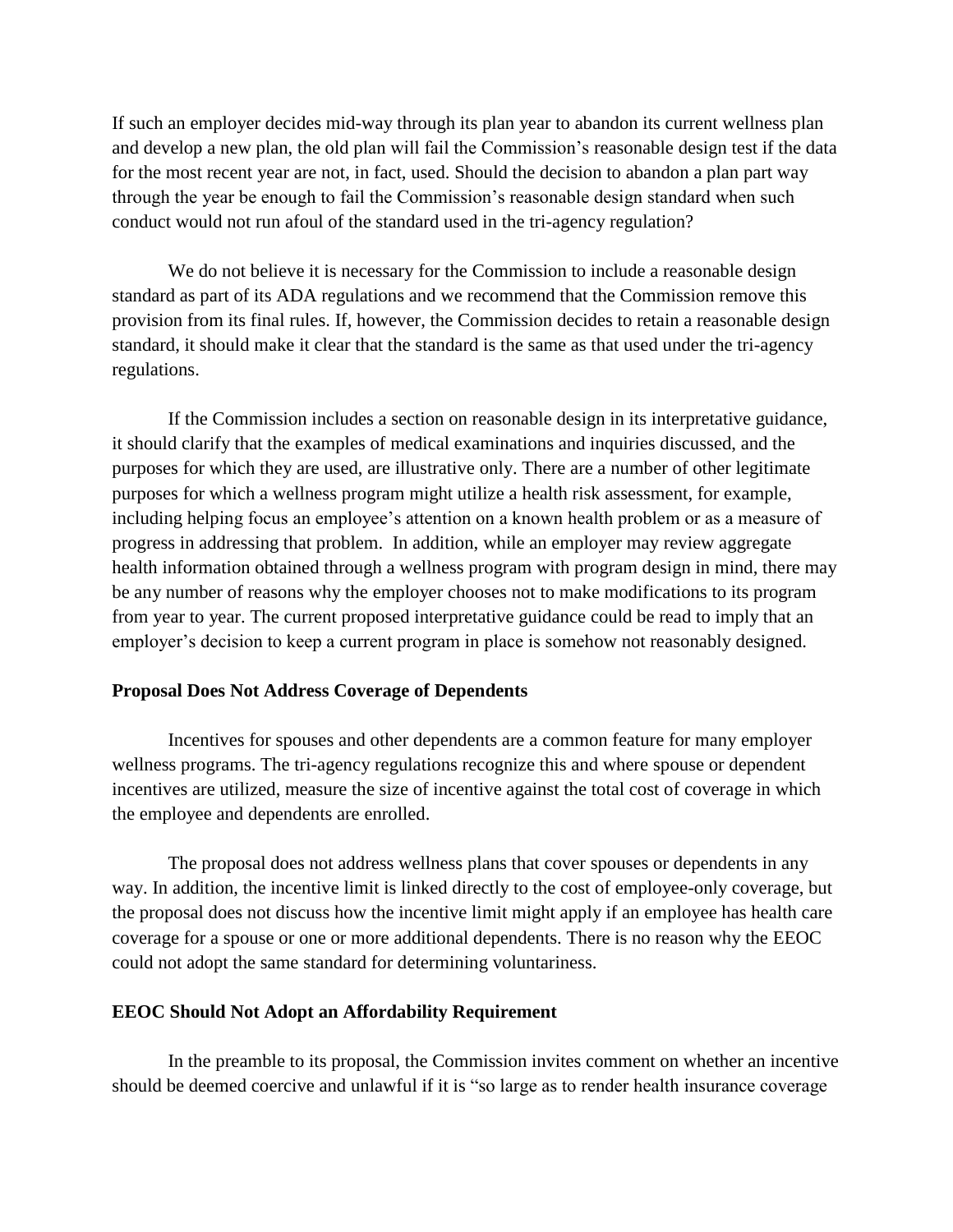unaffordable under the Affordable Care Act." The Commission states that the cost of health insurance is generally considered affordable if the portion that an employee would be required to pay for employee-only coverage does not exceed 9.56 percent of household income.

Affordability of health care is a matter properly addressed by health care law and regulation, not through the section of the ADA addressing medical examination or inquiries. The ACA creates incentives for employers to offer employees health care coverage. However, it does not require coverage. In addition, the ACA does not require that every health plan offered by an employer meet the ACA's definition of "affordable." Very generally speaking, if an employer offers one plan that meets the ACA's definition of affordable, then its obligations are met.

It appears that the Commission is considering a proposal to import the ACA's affordability test and apply it to all employer health plans, a significant interference with the scheme by which such plans are regulated and could create a significant disincentive for employers to offer more robust health care plans. The Commission should refrain from adding an "affordability" test to its regulations.

# **The Commission Should Not Mandate Full Incentive Payments Based on Medical Certification**

The proposal states that the Commission invites comments on whether individuals should be eligible to receive a full incentive, even if they decline to participate in a wellness program, if a medical professional certifies that the employee is under a physician's care and any medical risks are under active treatment.

Standards adopted under the tri-agency regulations require that employers either waive requirements to receive an incentive or make a reasonable alternative standard available for employees for whom it is unreasonably difficult to satisfy the standard due to a medical condition or for employees for whom it is medically inadvisable to attempt to satisfy the standard. This framework is sufficient to ensure that individuals can earn the full amount of incentive even if an impairment makes it more difficult to meet the requirements of a health contingent wellness program.

### **The ADA Should Not Eliminate "Gateway" Plans**

Proposed Section 1630.14(d)(2)(ii) states that voluntary plans may not:

Deny coverage under any of its group health plans or particular benefits packages within a group health plan for non-participation, or limit the extent of benefits … for employees who do not participate.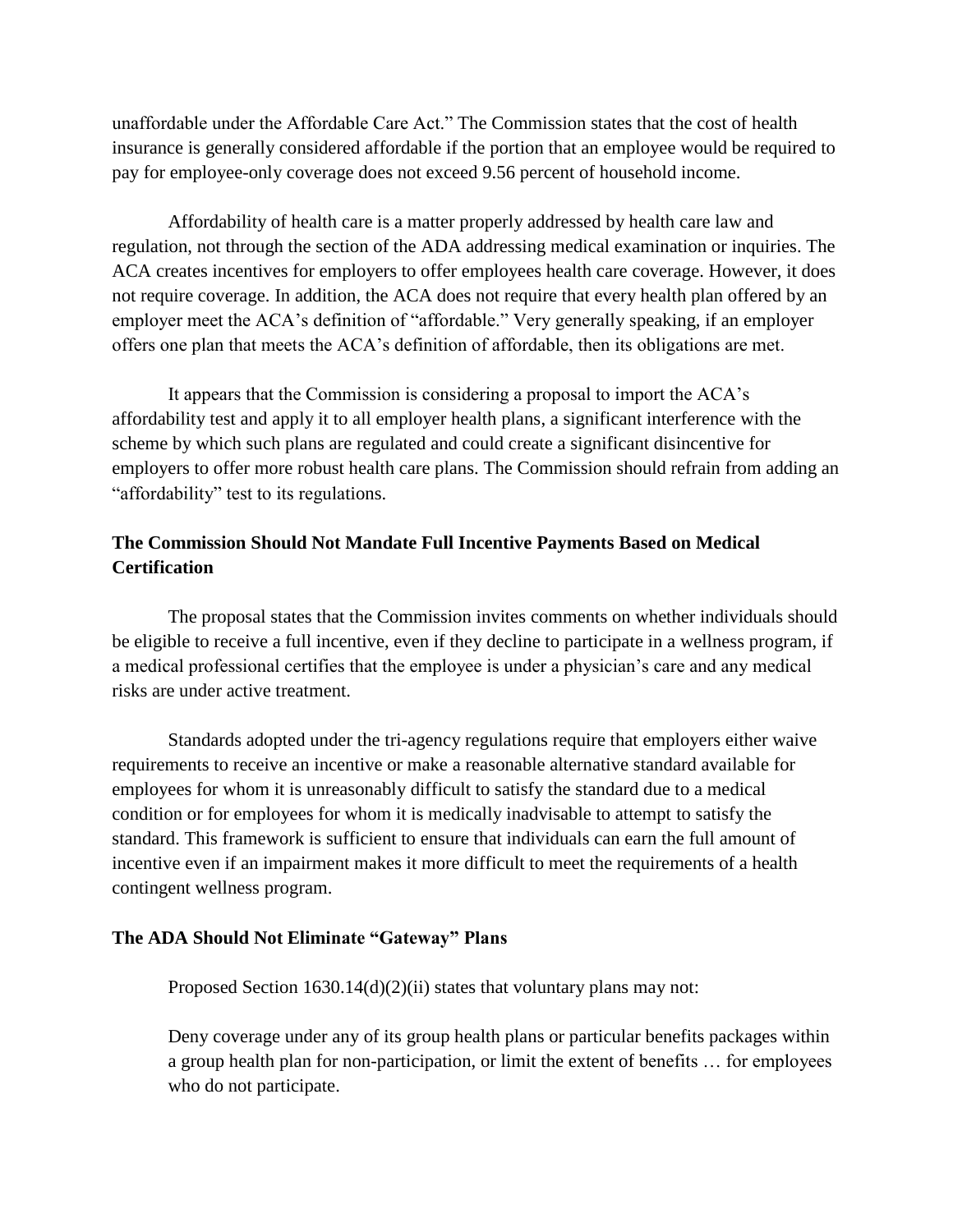Under the ACA and tri-agency regulations, an employer may offer different benefit options under its health plan, including options that are only available to those who choose to participate in a wellness program. As discussed above, the tri-agency regulations provide sufficient standards to ensure all employees are able to participate in a wellness plan and obtain an incentive or avoid a penalty. Gateway plans are an important option utilized by many employers in controlling health care costs and offer improved benefits. They are an important part of the market for health care services that the EEOC should not now attempt to eliminate.

### **Notice Requirement Largely Duplicative of Current Law**

Under the proposal, wellness plans that are part of group health plans would be required to issue a notice to participants. The notice would be required to ensure that employees understand the type of medical information that will be obtained and the purposes for which it will be used. The proposed notice would also address restrictions on disclosure of the employee's medical information.

We question the need to mandate a new employee notice in order to satisfy the requirement that the program be voluntary. Existing incentive limits should be adequate to ensure participation is voluntary.

Further, with respect to wellness programs that are part of group health plans, HIPAA regulations already establish requirements for covered entities to notify participants about privacy practices and strictly regulate how personally identifiable information will be used. This is recognized by the Commission in the supporting statement that it submitted to the Office of Management and Budget with respect to the proposed notice requirement. In that statement, the EEOC states that "we assume that some employers and group health plans may already have notices created for other purposes that would satisfy the … requirements in the EEOC's proposed rule." Other laws may also provide overlapping notice requirements, such as the Employee Retirement Income Security Act's (ERISA) required summary plan descriptions.

While we do not support the addition of a new notice requirement, if the Commission decides to include a notice requirement in the final rule, then it should state that compliance with HIPAA privacy regulations is sufficient for compliance under the ADA.

### **Any Notice Requirement Should Be Waived Where Incentives Are Only De Minimis**

The Commission has requested comments on whether its proposed notice requirement should be waived if incentives are only de minimis.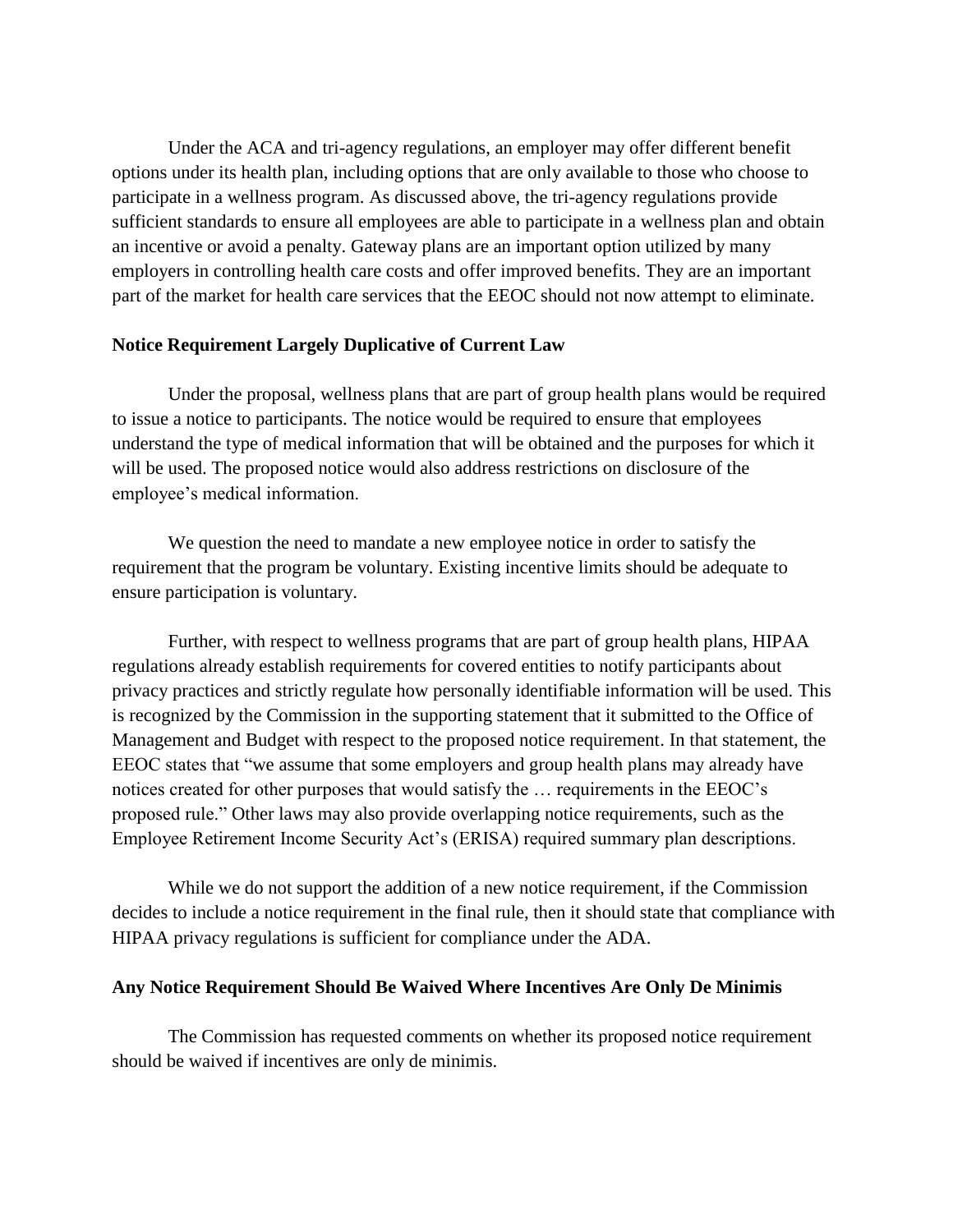If there is to be a notice requirement, the Commission should waive the notice requirement if incentives are only de minimis. If incentives are de minimis, such as the cost of a t-shirt, coffee mug, or a gift card for coffee or a meal, then the size of incentives will simply not be coercive under any circumstance. Waiving the notice requirement in such cases will ease compliance burdens.

# **The ADA Does Not Require Prior, Written, and Knowing Confirmation That Participation is Voluntary**

The EEOC has invited comments on whether employers should be required to obtain prior, written, knowing confirmation that participation in a wellness program that includes disability-related inquiries or medical examinations is voluntary.

While prior, written, or knowing confirmation may be *evidence* of voluntariness, the ADA does not establish any such requirements in order for a medical examination or disabilityrelated inquiry to be voluntary. This request for comments appears based on a provision of GINA that permits employers to request or require employee genetic information where an employer offers health or genetic services. One element of that provision requires that the employee provide prior, knowing, voluntary, and written authorization in order to invoke the exception.<sup>13</sup>

The interaction between GINA and the ADA are important with respect to employer wellness programs. Questions such as this present compelling evidence that the two rulemakings should occur in parallel with stakeholders able to comment on both proposals simultaneously. However, the instant rulemaking is about voluntariness under the ADA, not GINA. The Commission should refrain from including such a requirement in its final rule.

# **Clarification Needed for Reasonable Accommodation Requirements**

The proposed revision to the interpretive guidance describes how wellness programs must offer reasonable accommodations to employees with disabilities, absent undue hardship. The proposal is broader than the tri-agency regulations because it applies to both participatory and health-contingent wellness programs while the tri-agency requirement only applies its reasonable alternative standard to health contingent wellness programs. In the Commission's proposed interpretive guidance, the Commission notes that providing a reasonable alternative standard along with notice to employees that a reasonable alternative standard is available "would likely fulfill a covered entity's obligation to provide a reasonable accommodation under the ADA"

 $\overline{\phantom{a}}$  $13$  42 U.S.C. § 2000ff-1(b)(2)(B).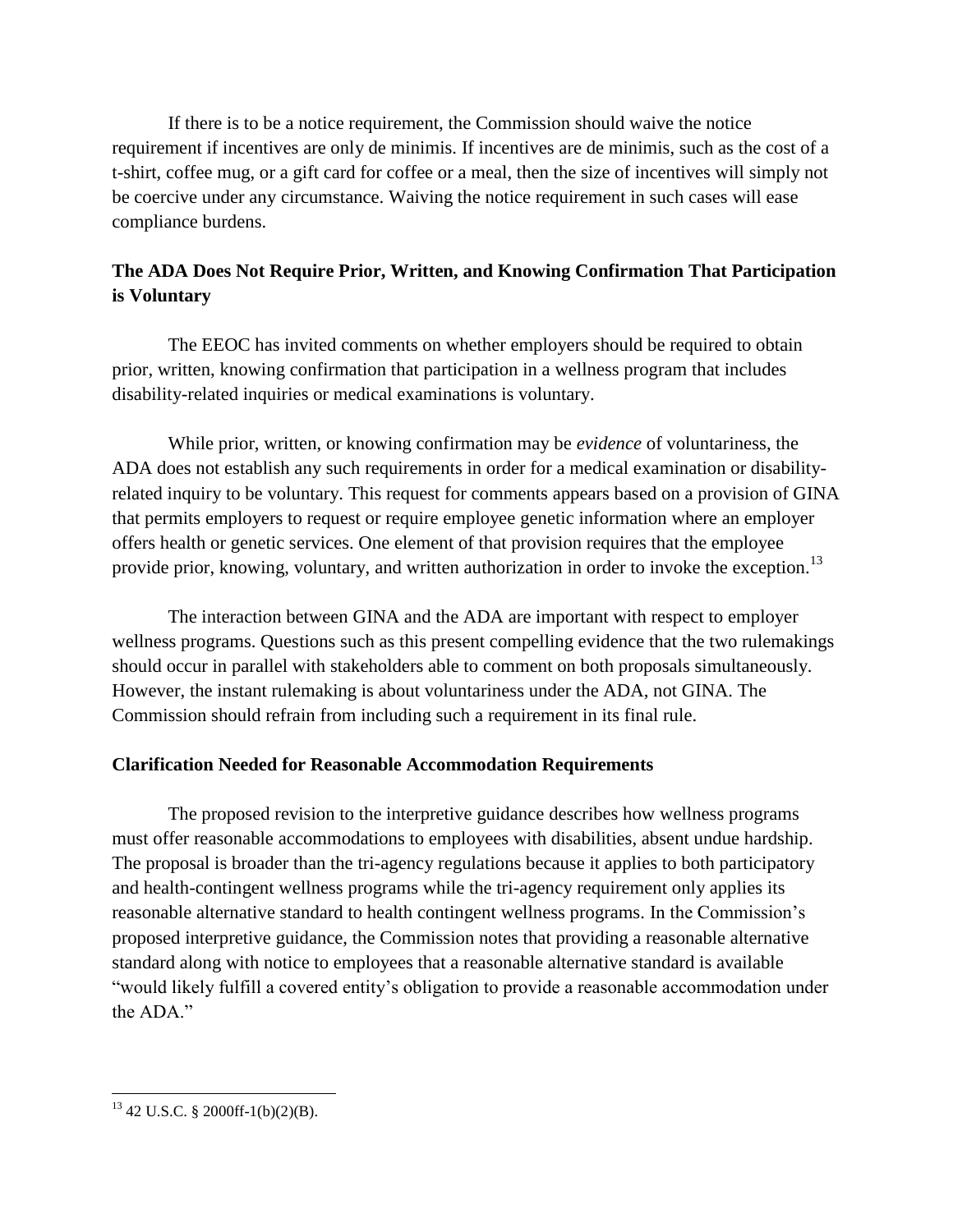We are supportive of the Commission's assurance that compliance with the tri-agency regulations' requirement to provide a reasonable alternative standard will likely comply with the obligation to provide reasonable accommodations under the ADA. However, by use of the term "likely," the Commission is implying that there may be some practices in compliance with the reasonable alternative standard requirement of the tri-agency regulations that do not meet the ADA's standards. The Commission should offer an example or state more definitively that compliance with the reasonable alternative standard will be compliant with the ADA.

In addition, we are concerned that the Commission's proposed interpretive guidance may confuse an employer's duty to provide a reasonable accommodation under Title I of the ADA with the duty of a provider of public accommodations to provide auxiliary aids and services under Title III of the ADA, which is outside of EEOC's jurisdiction. For example, if an employer's participatory wellness plan provides reimbursement for the cost of a gym membership or the cost of attending a particular health class, the provider of such services would be obligated to comply with Title III's requirements and may need to provide auxiliary aids and services. However, that is quite distinct from an employer's obligations under Title I.

### **Wellness Programs Outside of Group Health Plans**

The proposal appears to be drafted as if all wellness programs were part of group health plans, but invites comment on the extent to which employers offer (or are likely to offer in the future) wellness programs outside of a group health plan that utilize incentives and the extent to which ADA regulations should limit incentives.

There are a wide variety of wellness plans that operate outside of an employer's group health plan. For example, an employer may host health screenings for employees or provide vaccination services. Similarly, subsidized gym memberships (or even an on-site gym) are commonly available outside of group health plans. Many employers also offer access to weight loss, diabetes control, nutritional/healthy eating, and smoking cessation programs outside of health plans. In addition, some employers provide free access to healthy beverages and snacks while others, particularly in the retail sector, report offering store discounts on healthy foods. Retail employers also report utilizing store gift card incentives for enrolling and participating in wellness programs offered outside of group health plans.

### **Proposal Fails to Address GINA**

The EEOC has proposed its revisions to its ADA regulations in a vacuum, even though it had long planned to release regulations under both the ADA and the Genetic Information Nondiscrimination Act (GINA) concurrently. In fashioning a response to the current rulemaking, the public is not able to take into account how the Commission plans to address wellness plans